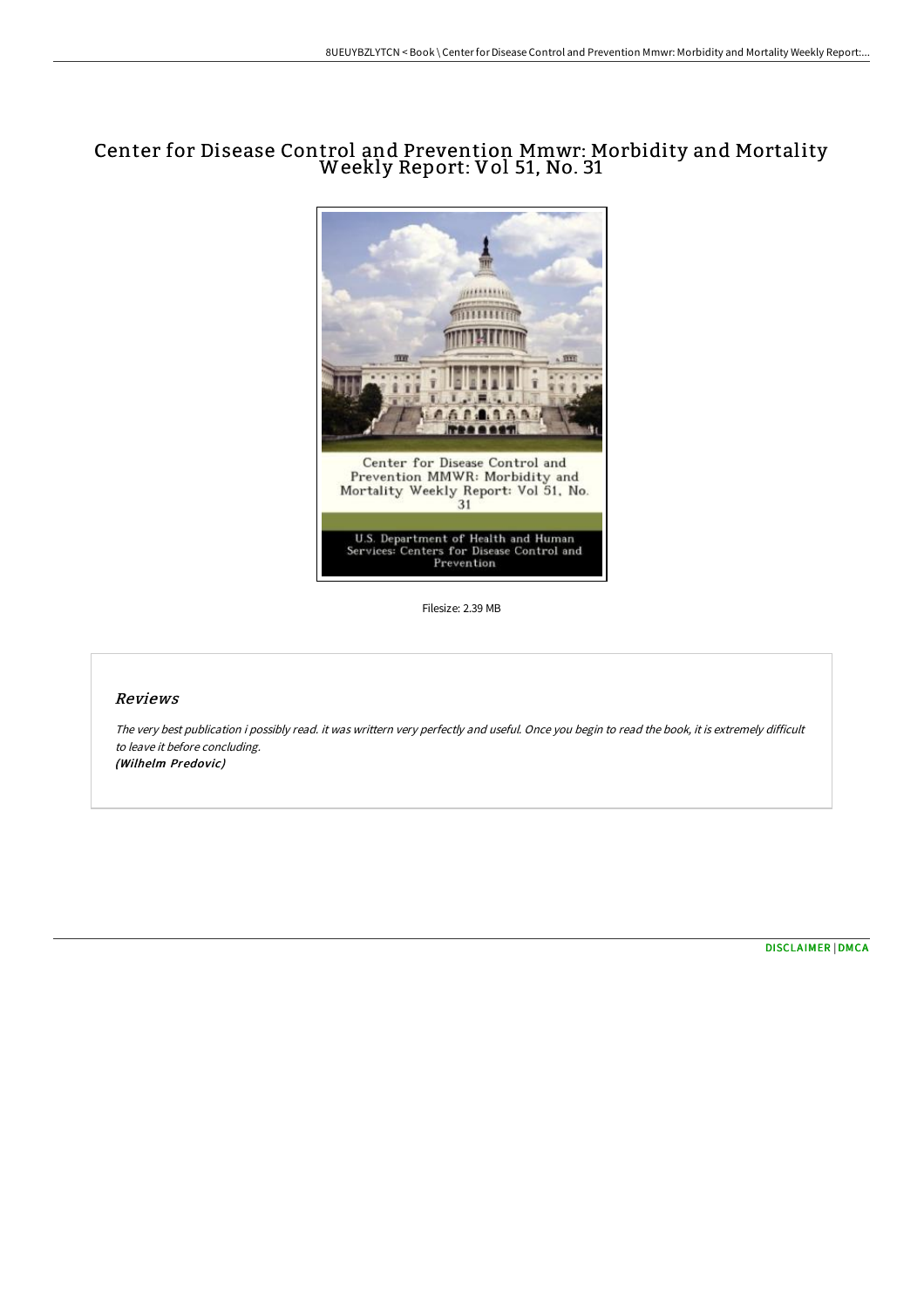# CENTER FOR DISEASE CONTROL AND PREVENTION MMWR: MORBIDITY AND MORTALITY WEEKLY REPORT: VOL 51, NO. 31



BiblioGov. Paperback. Book Condition: New. This item is printed on demand. Paperback. 24 pages. Dimensions: 9.7in. x 7.4in. x 0.1in.The Morbidity and Mortality Weekly Report (MMWR) series is prepared by the Centers for Disease Control and Prevention (CDC). Often called the voice of CDC, the MMWR series is the agencys primary vehicle for scientific publication of timely, reliable, authoritative, accurate, objective, and useful public health information and recommendations. These reports discuss topics suck as Anthrax, Tobacco Use, Rabies, Hepatitis, and much more. The documents are very valuable to physicians, nurses, public health practitioners, epidemiologists and other scientists, researchers, educators, and laboratory technicians. This is one of their publications. This item ships from La Vergne,TN. Paperback.

 $\overline{\mathbf{P}^{\mathbf{p}}}$ Read Center for Disease Control and [Prevention](http://www.bookdirs.com/center-for-disease-control-and-prevention-mmwr-m-19.html) Mmwr: Morbidity and Mortality Weekly Report: Vol 51, No. 31 Online  $\frac{D}{P56}$ Download PDF Center for Disease Control and [Prevention](http://www.bookdirs.com/center-for-disease-control-and-prevention-mmwr-m-19.html) Mmwr: Morbidity and Mortality Weekly Report: Vol 51, No.

31